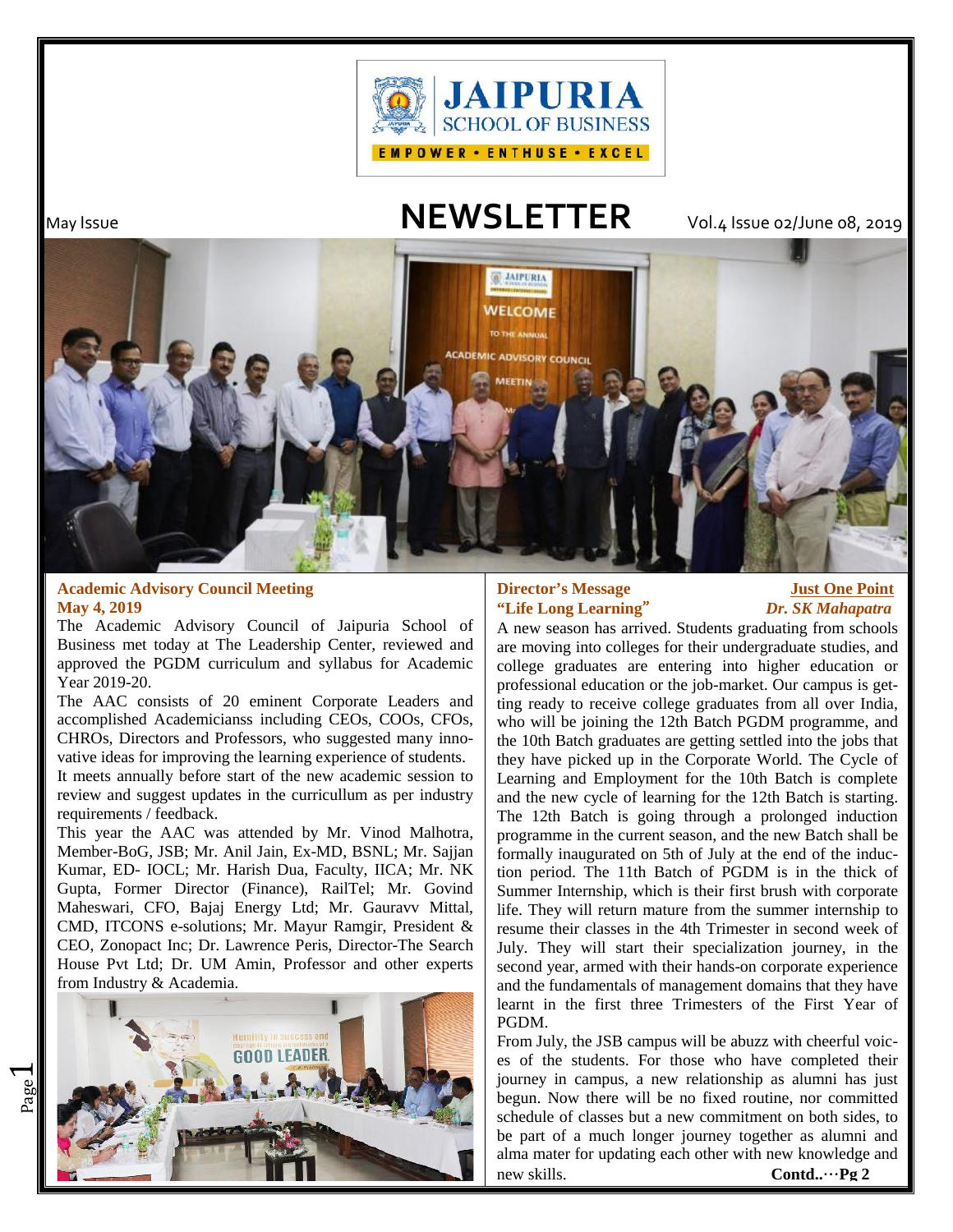#### **In-campus FDP May 17, 2019**

Dr. Damayanti Datta, Associate Professor, JSB conducted a FDP on "PPT: An effective aid to teaching" at the campus. One of the prime teaching methodologies used in imparting courses involves presentation of lessons in through ppt. The purpose of the FDP was to introduce the faculty to effective ways of using PPTs to teach students. The workshop involved lectures, discussions and exercises. It was attended by the Faculty members at JSB.



#### **FDP on Data Analytics**

 $\mathbf{\sim}$ 

Dr. Santosh Kumar, Faculty, JSB attended FDP on "Advance Data Analysis Techniques: SEM & Econometrics" organized by Maharaja Agrasen Institute of Technology, Rohini, New Delhi. This FDP was conducted from 24th May 2019 to 29th May 2019.

The purpose of attending this FDP was to acquire knowledge of the research tools and techniques used in high quality research journals and get an hand-on experience of the same. Resource persons for the FDP were Dr. Hamendra Kumar Dangi, currently an Associate Professor in Department of Commerce, University of Delhi and Dr. Sunita Arora, an Associate Professor with the Department of Commerce, Government College for Girls, Sector-14, Gurugram. FOP on Data Analytics<br>
Tr. Santosh Kumar, Faculty, JSB attended FDP on<br>
"Advance Data Analysis Techniques: SEM & Economet-<br>
"Kolimi, New Delhi. This FDP was conducted from 24th May<br>
Rohini, New Delhi. This FDP was conducte 2019 to 29th May 2019.<br>The purpose of attending this FDP was to acquire knowledge<br>of the research tools and techniques used in high quality<br>research journals and get an hand-on experience of the same.<br>Resource persons for

In picture below: Dr. Santosh Kumar receiving the Certificate of Participation after the programme



#### **Just One Point**

This is the age of Industry 4.0 and Education 4.0. Like the Mumbai City, Education 4.0 never sleeps. The age of Life Long Learning has arrived. The shelf-life of skills are getting shorter by the day, and there will be a continuous need for learning new skills in future to keep the job in the Industry 4.0 era. Four skills will rule the New Age which is also called the Knowledge Era – Critical Thinking, Creative Problem Solving, Cloud Computing and Communication. The edge for these skills will come from four technological innovations – Artificial Intelligence, Machine Learning, Block Chain Applications, and, Design Thinking. The Syllabus of our PGDM program might be dated as it is largely a dictate of regulatory program might be dated as it is largely a dictate of regulatory bodies, but we are free to innovate the Curricula. Keeping in view the requirements of time, massive upgradation of the IT infrastructure and changes in instructional methodology has been adopted for the new season starting in July 2019. The Computer Center has been overhauled with new Systems and a brand new MOOC Lab has been established. The Innovation Lab is also on the agenda for 2019 and its setting up shall be hastened by students with dreams to become entrepreneurs from Campus start-ups. The Library has been rechristened as Life Long Learning Centre and its membership is now open to all alumni of JSB, valid for lifetime. The entire knowledge resources of the Campus will be available to students for their entire life. The alumni can take part in skill-updating MDP sessions in the Campus, and also participate as faculty for such programmes for the benefit of fellow-alumni and students. such programmes for the benefit of fellow-alum<br>students.<br>Welcome aboard the ship of Life Long Learning! The content detection of the same of the same  $\frac{1}{2}$  and  $\frac{1}{2}$  and  $\frac{1}{2}$  and  $\frac{1}{2}$  and  $\frac{1}{2}$  and  $\frac{1}{2}$  and  $\frac{1}{2}$  and  $\frac{1}{2}$  and  $\frac{1}{2}$  and  $\frac{1}{2}$  and  $\frac{1}{2}$  and  $\frac{1}{2}$  and  $\frac{1}{2$ Example of the skills in the skills in the skills in the skills in the skills of the skills the skills of the skills of the skills of the skills the skills of the skills of the skills of the skills the skills of the skill view the requirements of time, massive upgradation of the IT<br>infrastructure and changes in instructional methodology has<br>been adopted for the new season starting in July 2019. The<br>Computer Center has been overhauled with n

### **Former Executive Director, IOCL joins JSB**

Mr. Sajjan Kumar Ahlawat, Former Executive Director, Indian Oil Corporation joined JSB on  $1<sup>st</sup>$  June as Professor in Operations and LSCM. He will also head the MDP and Consultancy services of Jaipuria School of Business.

Prof Sajjan Kumar, has over 35 years of rich experience in various capacities with India's largest Oil Company, IOCL and has deep understanding of all aspects of business ranging  $\parallel$ from operations to marketing, Human Resources and even finance.

### **Certification in Marketing Management (IIT Kanpur & NPTEL)**

JSB students from batch 2018-20 enrolled themselves for the NPTEL MOOC, for the programme Marketing Management II offered jointly by IIT Kanpur and NPTEL. The enrolled students completed the module and undertook the end term online test. All the students successfully completed the course with *ELITE Score*. Dr. Nitin K Saxena guided the students for students completed the module and undertook the end term<br>online test. All the students successfully completed the course<br>with *ELITE Score*. Dr. Nitin K Saxena guided the students for<br>this

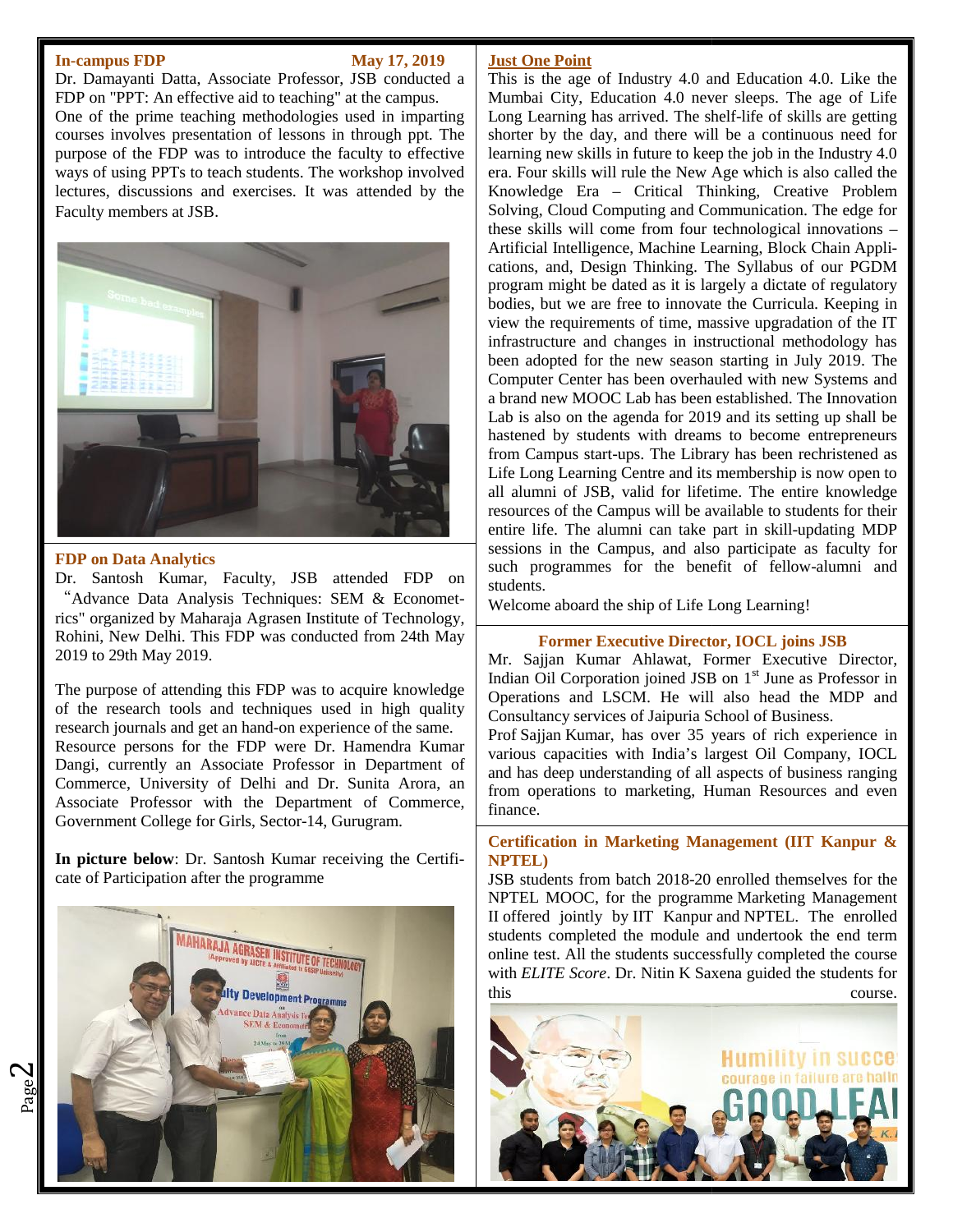#### **Faculty & Staff News**

1. Dr.Vartika Chaturvedi , Associate Professor, HR & Communications participated in the  $7<sup>th</sup>$  Chai Buddy HR Summit, organized by Core HR-IR group in Gurgaon on 18th may 2019.The speakers from the HR Fraternity included Mr. Mayank Verma Director, PWC Mr. Praful Tickoo VP HR Analytic Genpact and other eminent HR professionals.



**2.** Dr Vartika Chaturvedi attended a one day workshop on "Opportunities in Luxury Industry" at Luxury Connect Business School Gurgaon, on 11th May 2019.

The aim of the workshop was to update the participants about what luxury is and what future does it behold in India. Mr. Abhay Gupta (Founder & CEO of Luxury Connect Business School) was the Resource person for the said workshop.



 $\frac{80}{20}$  Conference on "The Next Wave of Business Excellence & Role 3. Dr.Vartika Chaturvedi presented a paper at IBS, Pune in HR of HR" held on  $14<sup>th</sup>$  May. The paper titled 'Employee Retention: a study on higher Education Industry" (HR A 17) was published in their compendium.

ო

### **Life Skills, Motivational & May 25, 2019 Happiness Workshop**

Everyone at some point in time experiences stress and each person has a different way of dealing with it. In the constantly changing environment, having life skills is an essential part of being able to meet the challenges of everyday life.

NMA organised a Life Skill based program that focussed on cultivating personal life skills such as self-reflection, critical thinking and problem solving. The resource person for this workshop was Mr. Deepak Jain, Life Coach & Motivational Speaker. He is also the founder of Vijayash Foundation. Mr. Jain discussed the various perspectives and challenges of our existence and suggested ways to overcome the same through practising of some ground rules based mostly on the preachings of the Bhagwad Gita. The programme was attended by staff and faculty of JSB.

NMA organizes host of various programs for the benefits of its members and this program, though general in nature, essayed its importance for each one of us.



**JSB Faculty attend Express Adda May 8, 2019** The Express Adda is a series of informal interactions organised by The Indian Express Group. This month on 8<sup>th</sup> of May, 2019, **Ruchir Sharma, Head of Emerging Markets and Chief Global Strategist at Morgan Stanley Investment Management** was in conversation with **Anant Goenka, Executive Director of The Express Group, and Vandita Mishra, Nation Opinion Editor of The Indian Express** at the Express Adda held at the The Claridges, New Delhi. Dr Ajay K Patel and Dr. Vartika Chaturvedi, both Faculty members of JSB attended this event.

Ruchir Sharma, as an author, has written widely on global economics and politics, and is also one of the finest observers of contemporary India's politics and economics.